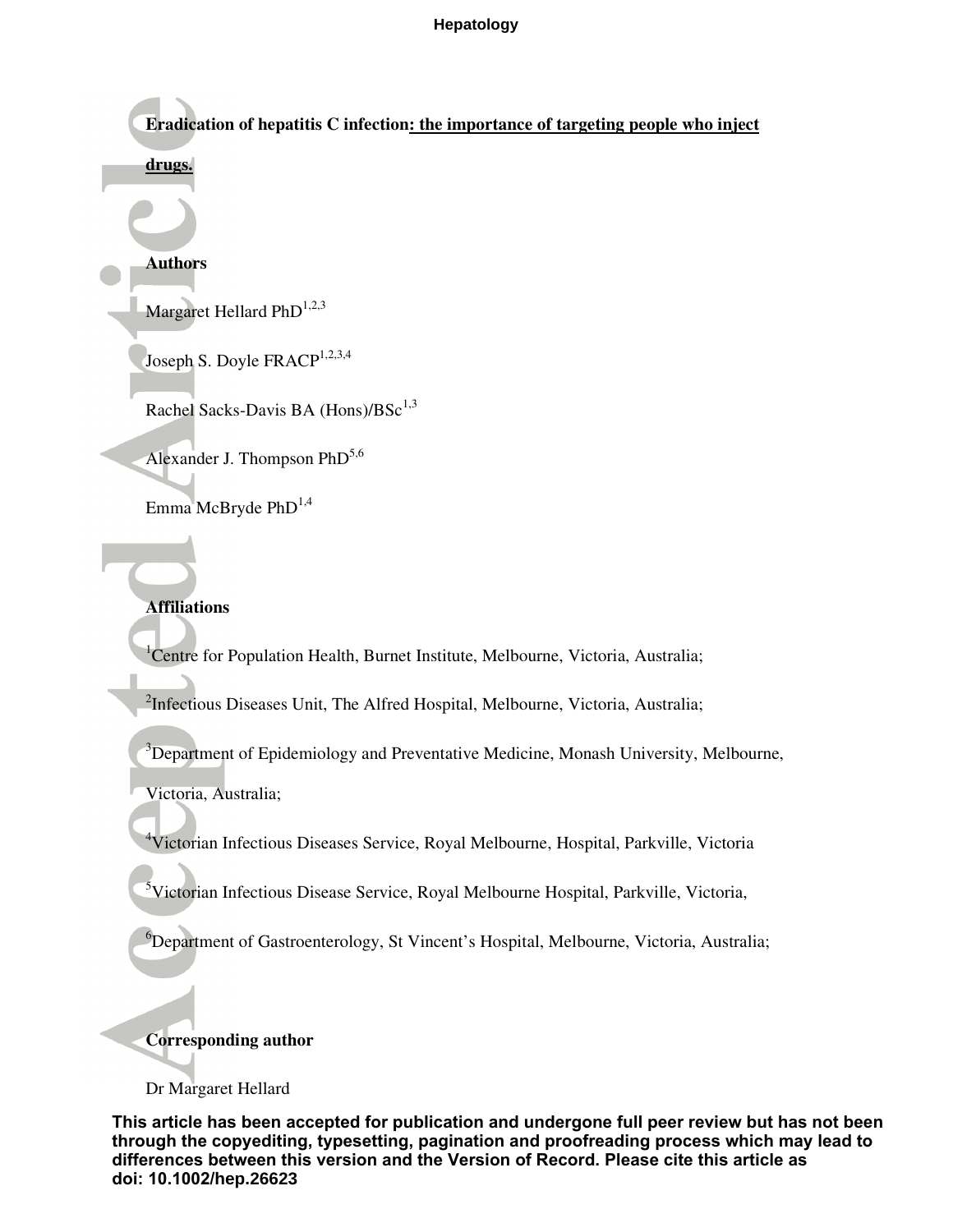Centre for Population Health, Burnet Institute, 85 Commercial Road, Melbourne VIC 3004,

Australia

Email: hellard@burnet.edu.au

Telephone: +61 3 9282 2163

Fax: +61 3 9282 2138

**Keywords** 

HCV, direct acting antiviral treatment, people who inject drugs, PWID

 Accel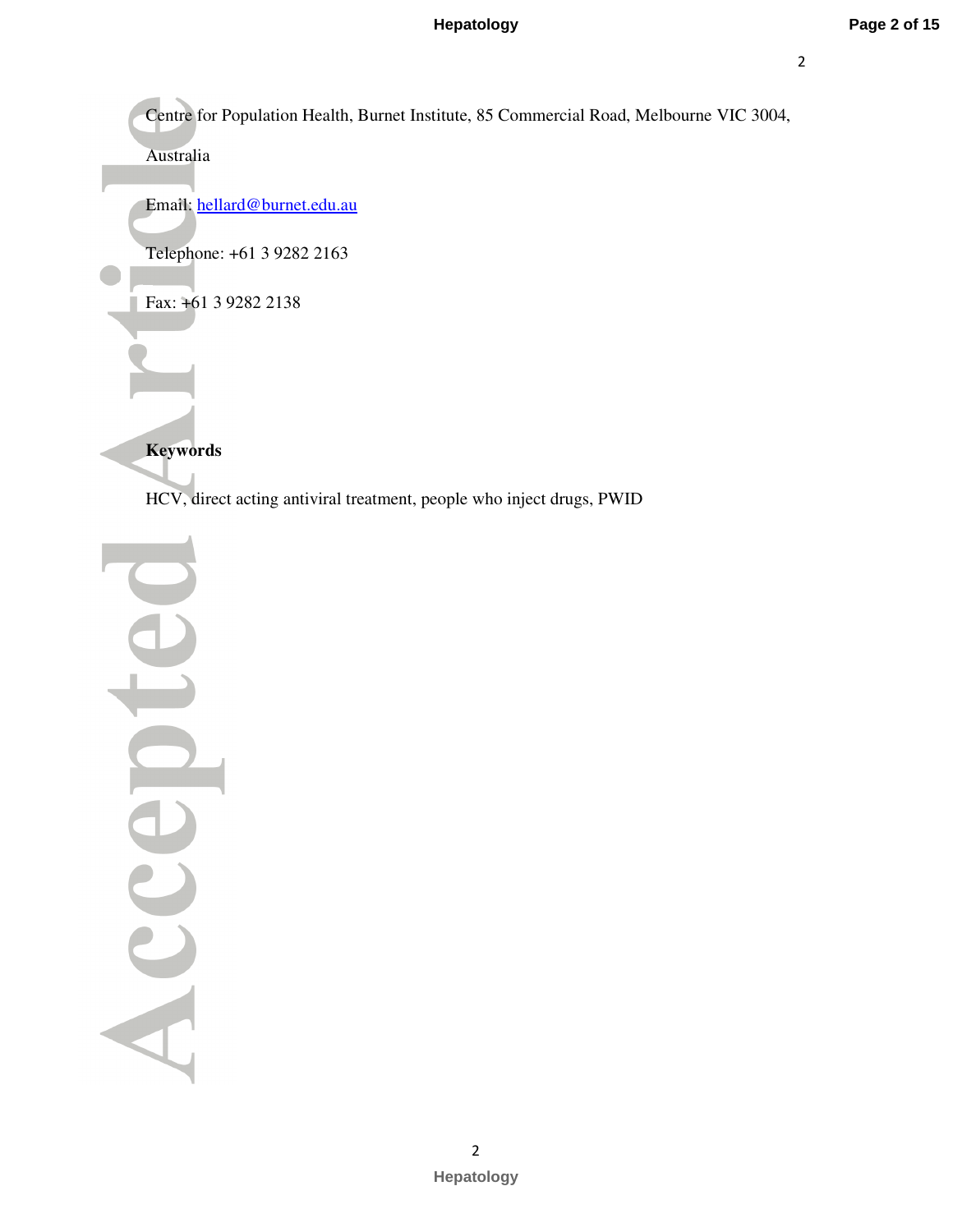3

Hepatitis C virus (HCV) affects approximately 170 million people worldwide and causes significant morbidity and mortality (1). In high-income countries, people who inject drugs (PWID) are at greatest risk of HCV infection (2). Until recently HCV eradication seemed unlikely, but recent advances in HCV treatment and improved understanding of the effectiveness of harm reduction intervention effectiveness give reason for optimism. Current HCV treatments can cure ~75% of patients and new drugs will further improve effectiveness (over 90% cure) and improve tolerability (3). If HCV treatment can be delivered effectively to those at highest risk of onward transmission significant reductions in future HCV cases are possible. The feasibility of disease eradication must be assessed on both scientific criteria (e.g. epidemiological susceptibility, effective and practical intervention available and demonstrated feasibility of elimination) and political criteria (e.g. burden of disease, cost of intervention) (4). With effective, curative treatment now available, HCV meets these criteria.

# **The importance of targeting PWID**

To achieve eradication, public health efforts must focus on PWID, the key drivers of HCV transmission. A sustained, multipronged approach could substantially reduce HCV infection in PWID over the next 10–20 years through a focus on HCV treatment as prevention, meaning improved access to more effective and well-tolerated HCV treatment. Other major elements include increasing coverage of opiate substitution therapy (OST), needle and syringe programs (NSPs), and regular HCV screening and counseling.

PWID are highly marginalised, so effective engagement and inclusion in strategy development are critical to HCV eradication. To date, health services have been unsuccessful in channelling PWID into HCV treatment, despite evidence of willingness to be treated (5) and treatment success (6).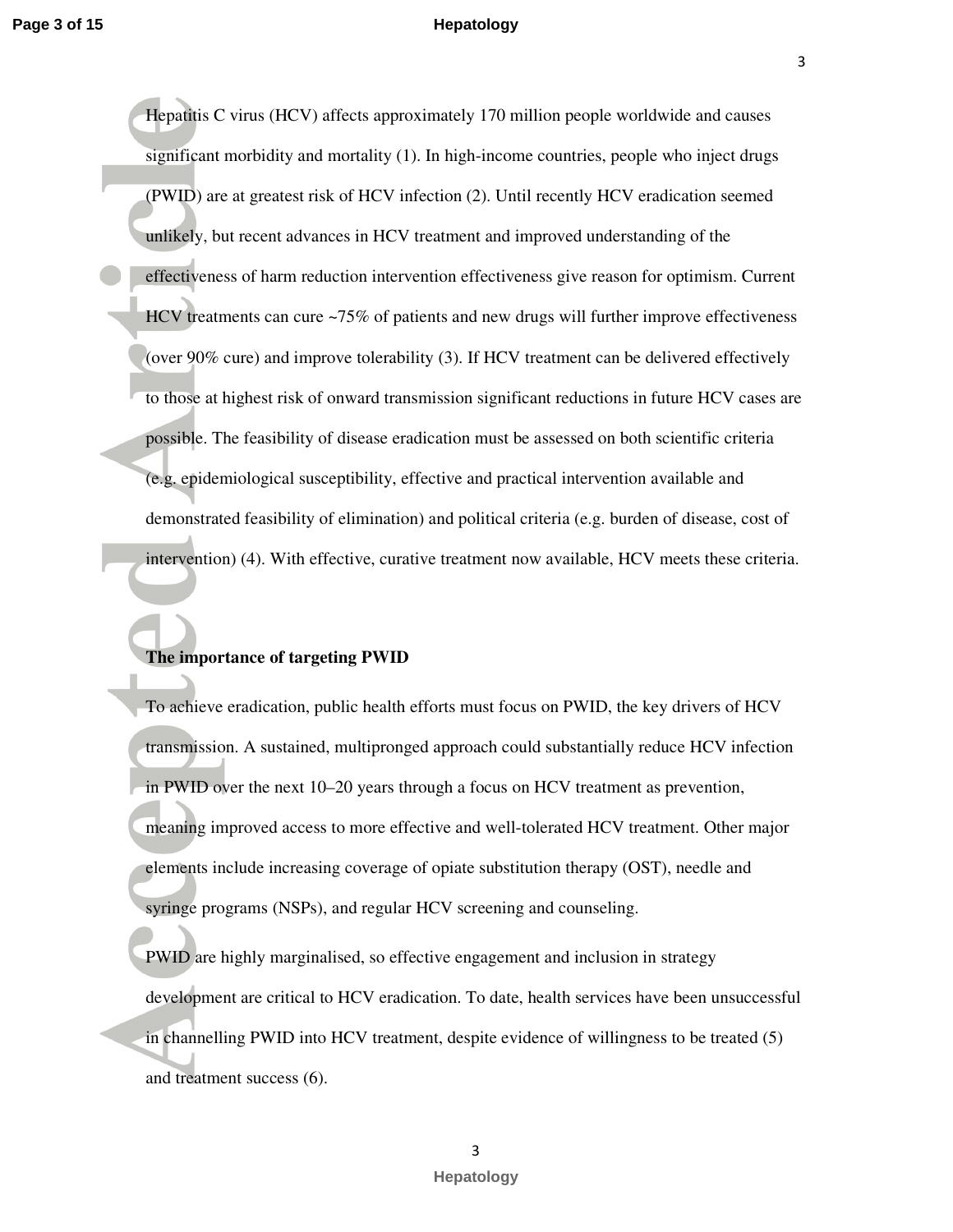# **HCV treatment as prevention**

For the past decade HCV treatment has mostly involved pegylated interferon and ribavirin (PEG/RBV); however, trials of direct-acting antivirals (DAAs) show increased rates of cure, improved tolerability, and reduced duration of treatment (3, 7, 8). The first NS3 protease inhibitors, boceprevir and telaprevir, used in combination with PEG/RBV, have already improved outcomes, with up to 75% of patients chronically infected with HCV genotype-1 being cured (3). Emerging therapies that include next-generation NS3 protease inhibitors, NS5A inhibitors and NS5B polymerase inhibitors show great promise (7, 8). An interferonfree 12-week DAA regimen with single daily dosing and over 90% cure is a real possibility  $(3).$ 

Highly effective and tolerable HCV therapies will make treatment as prevention feasible. This strategy will require targeting PWID, few of whom undergo HCV treatment despite increasing evidence of success (6). The rarity of PWID undergoing treatment relates to concerns about interferon toxicity and RBV teratogenicity, and unsubstantiated concerns about PWID compliance and high re-infection rates. Apart from managing adverse side effects, we know little about interventions that improve HCV treatment compliance (9). However, increasing evidence shows that PWID are compliant when treated with PEG/RBV (10), and compliance can only rise with improved treatment tolerability. Similarly, most evidence suggests HCV reinfection following remains low (11).

Models developed by Martin and colleagues suggest that treating a relatively small proportion of PWID could significantly reduce HCV prevalence over 15 years, with the impact varying depending on the number treated, the background HCV prevalence, treatment efficacy and the speed of treatment scale-up (12) (Figure 1). Estimated HCV prevalence halved when treatment was scaled-up to 15, 40, or 76 per 1000 PWID annually in Edinburgh (Scotland), Melbourne (Australia), and Vancouver (Canada) respectively using DAAs.

4

**Hepatology**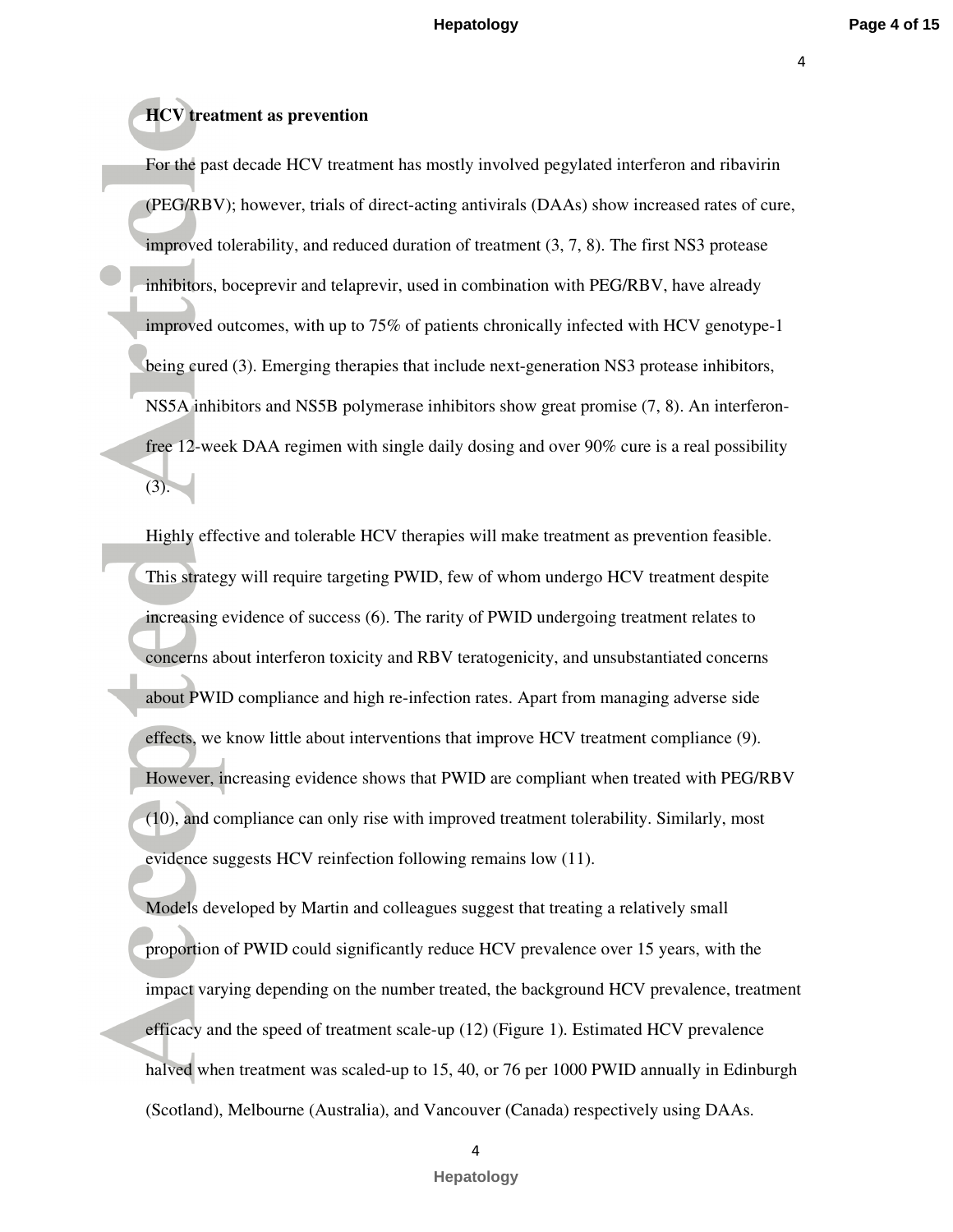Current estimated HCV prevalence in PWID in those three jurisdictions is 25%, 50% and 65% respectively. Recent modeling of PWID in Vietnam also revealed treatment's impact on HCV prevalence (13).

[Suggested location of Figure 1]

#### **Harm reduction to reduce HCV transmission**

Prevention of HCV transmission is critically important for HCV eradication. Harm reduction strategies for PWID, notably OST and NSPs, have been partially effective in reducing HCV transmission in PWID (14) although poor coverage has limited their impact (15). A recent study estimated that NSPs directly averted 97,000 ( $\approx$ 50%) new HCV infections in Australia during 2000–2009 (14). Modeling by Vickerman and colleagues suggests that, in a setting where HCV prevalence is 40%, scaling OST/NSP coverage up from 0% to 20%, 40% and 60% can reduce HCV prevalence over 10 years by 13%, 24% and 33% respectively (16). However, further increments in coverage produce only marginal improvements (16), suggesting that complementary strategies are required to substantially reduce HCV prevalence.

#### **Treatment access and cost**

PWID are highly marginalised and few receive HCV treatment despite increasing evidence that treatment works (6). Effective engagement with PWID is critical to HCV eradication. Integrated multidisciplinary approaches that include clinicians, nurses and other support services, located in community-based settings or OST clinics, can increase HCV assessment and treatment (17). Infrastructure, workforce capacity and education programs focused on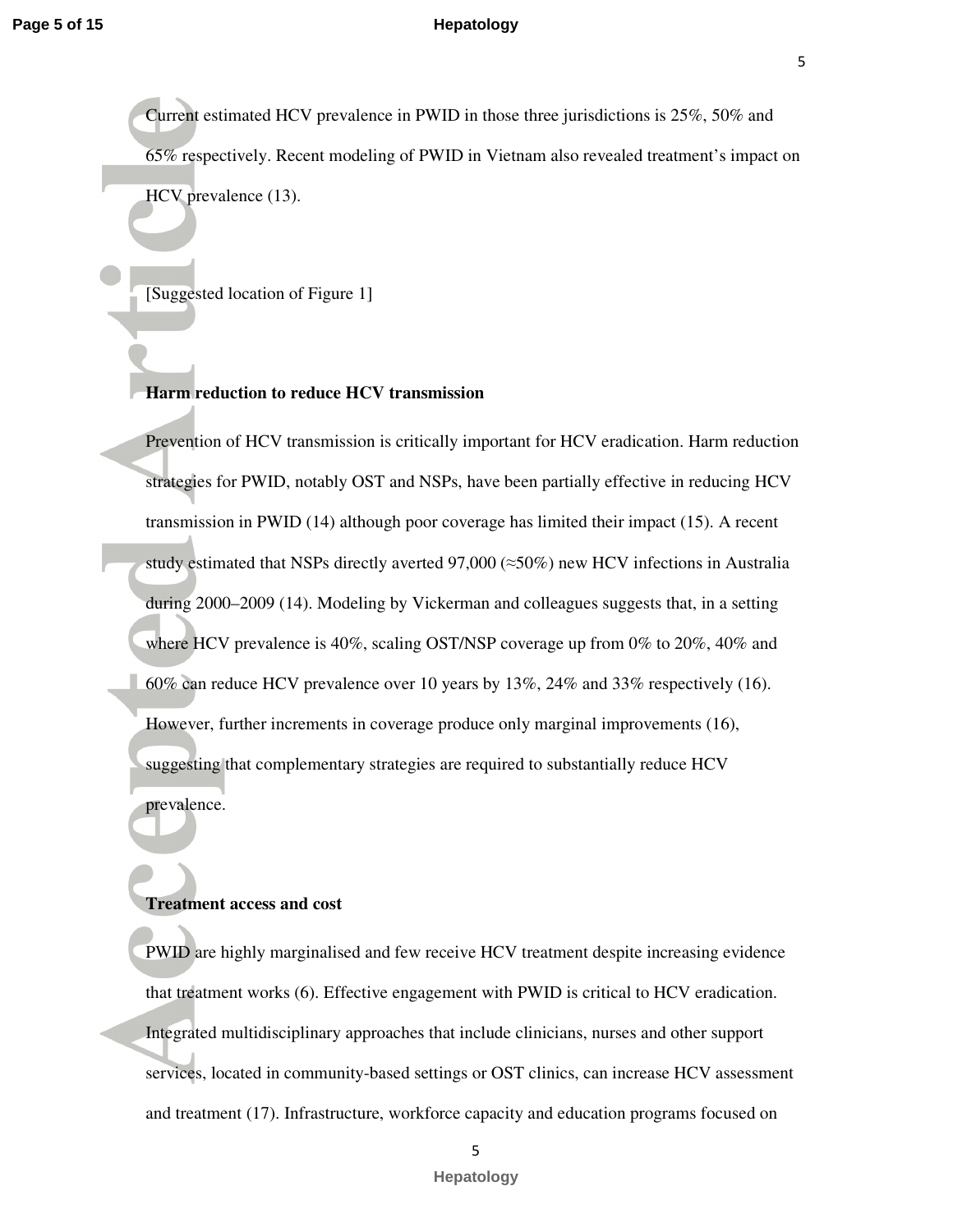6

PWIDs' needs are needed for timely and effective strategy implementation; currently many primary care clinicians and health service staff know little about HCV assessment and care  $(18)$ .

Current HCV treatment is expensive and the cost of scale-up with more expensive therapies will be considerable. Visconti et al's modeling found that treating both current and former PWID for HCV using standard PEG/RBV was cost effective (19). Martin et al's model included the broader public health benefit of reducing HCV prevalence, and showed antiviral treatment for PWID saved £521 and £2,539 per QALY when baseline HCV prevalence was 20% and 40% respectively compared with no treatment, well below generally accepted thresholds for cost-effective interventions (20). Despite the cost effectiveness of treating PWID, the actual costs of HCV treatment, particularly DAAs, will challenge governments in both developed and resource-limited settings; nonetheless, the models suggest standard HCV therapy still has considerable benefits.

#### **Injecting networks**

Most models assume injectors homogenous mixing with all other injectors in the population; few consider the impact of PWIDs' social and injecting networks on HCV transmission or clearance. A recent HCV PWID network model derived from empirical data indicated that injecting networks substantially impact transmission (21). Further modeling suggested that treating PWIDs and their immediate contacts simultaneously (as opposed to ad hoc treatment) reduces the overall number of PWID needing treatment, reducing long-term HCV prevalence and treatment costs.

#### **HCV vaccination**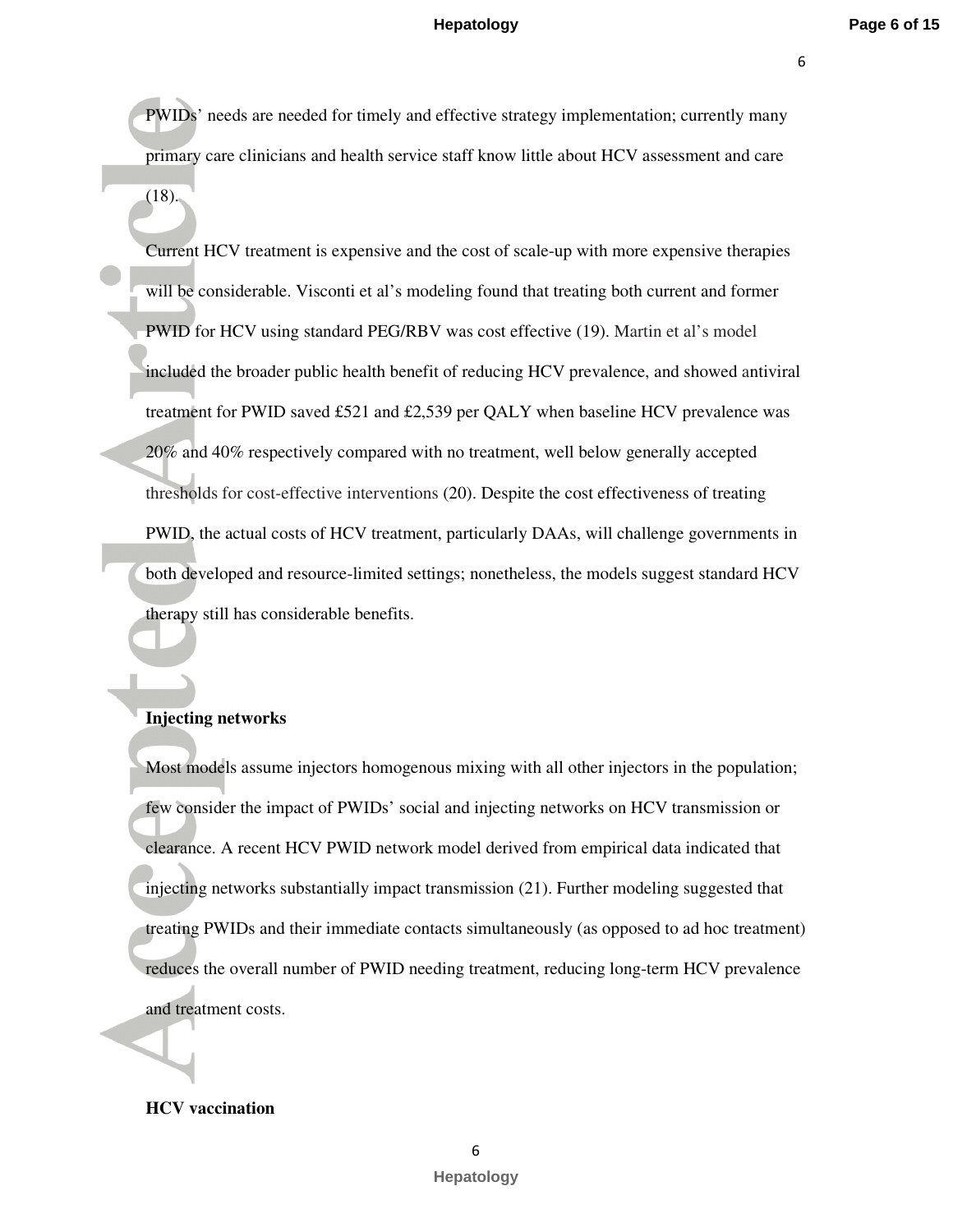7

Candidate vaccines designed to prevent initial infection, reduce viral persistence in acute infection, or lead to SVR in chronic infection are in phase 2 and 3 trials (22). However, experience with the highly effective hepatitis B vaccine suggests uptake amongst PWID may be low (23). Hence an HCV vaccine will be just one component of an HCV eradication strategy.

# **Conclusion**

Eradicating HCV in PWID is ambitious but, based on the criteria for assessing disease eradicability (4), achievable (Table 1). Treatment costs will be substantial and recruiting sufficient PWID to treatment programs challenging. However, scale-up of HCV diagnosis and treatment with new highly efficacious and tolerable drugs, plus effective and relatively inexpensive harm reduction and prevention approaches, will considerably reduce HCV prevalence. Eradicating HCV needs a sustained, focused and multipronged approach; the time to start is now.

 Accel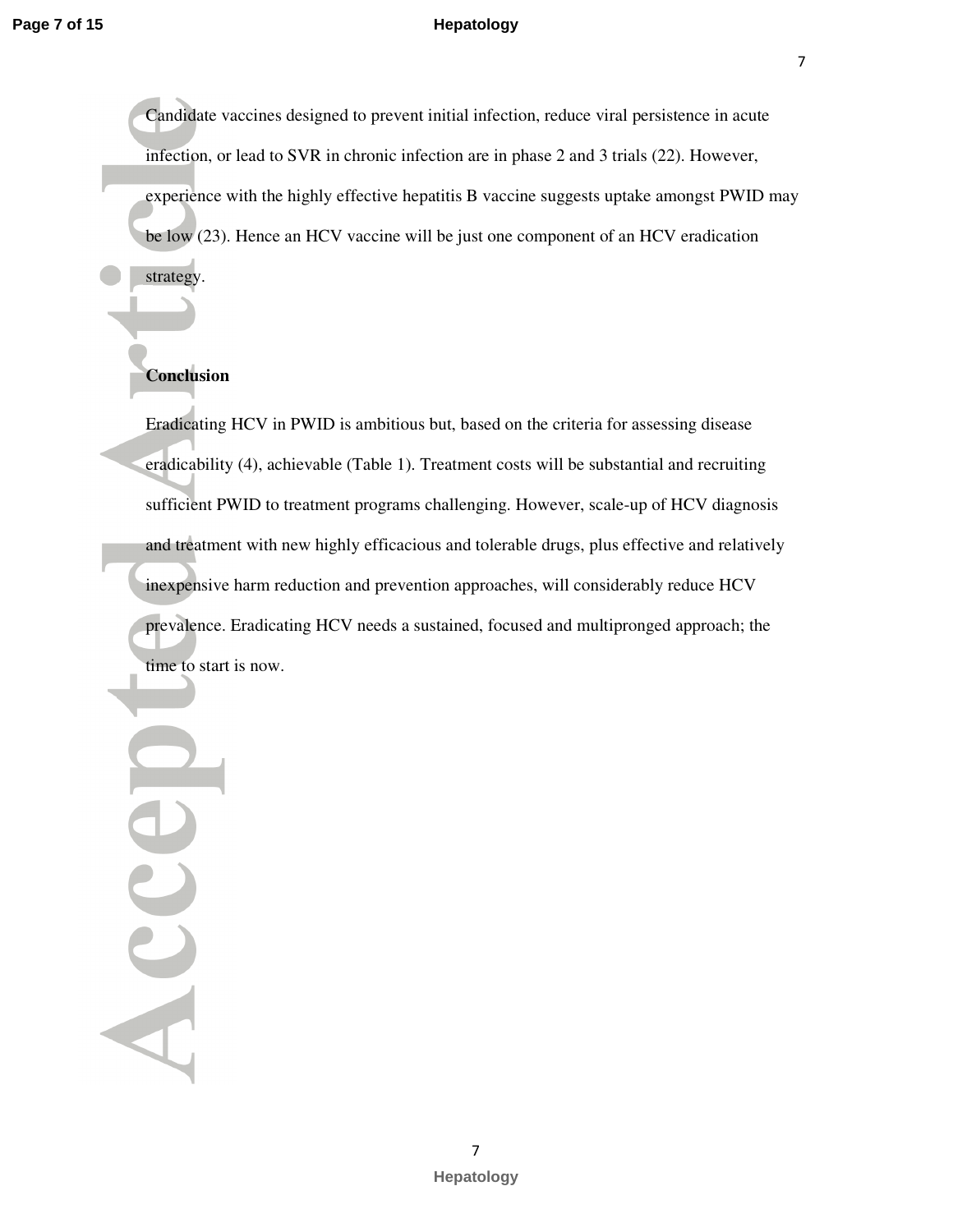# **Acknowledgements**

MH, JD, RSD, AT and EMc are supported by the National Health and Medical Research Council. JD and RSD are supported by the NHMRC funded Centre for Research Excellence into Injecting Drug Use. The authors acknowledge the contribution to this work of the Victorian Operational Infrastructure Support Program (Department of Health, Victoria, Australia) to the Burnet Institute.

**Authors' experience/expertise, contribution, and sources of information (150 words)**  MH and EM are experienced HCV clinicians, epidemiologists and modellers.

AT is an experienced HCV clinician and scientist.

JD is an infectious diseases clinician, epidemiologist and PhD candidate, and RSD is a PhD candidate studying aspects of HCV treatment and epidemiology respectively and have firstauthored and co-authored several articles in their fields.

MH wrote the first draft of the manuscript. All authors reviewed and edited the primary and subsequent revised versions of the manuscript.

## **Disclosure statement**

MH, JD, RSD, EM: no conflicts of interest to declare

AT: Research / grant support – Merck, Roche, Gilead; Consulting / advisory capacity – Merck, Roche, Janssen-Cilag (Johnson and Johnson), Gilead, Novartis; Speaker's fee – Merck, Roche, Bristol-Myers Squibb, Bayer, Janssen, Gilead. Co-inventor of a patent related to the *IL28B-*HCV discovery.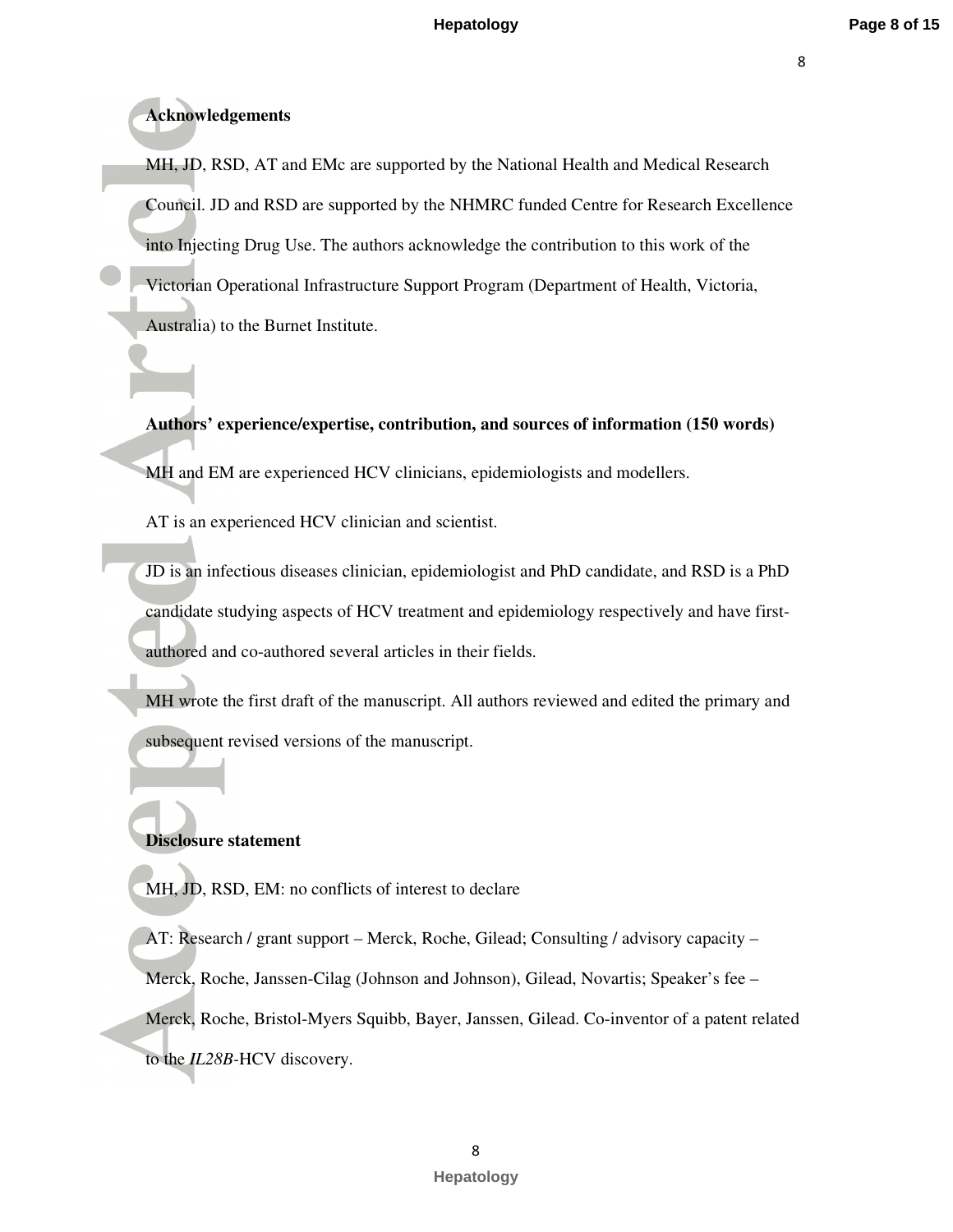# **References**

1. Shepard C, Finelli L, Alter M. Global epidemiology of hepatitis C virus infection. Lancet ID 2005;5:558-567.

2. Nelson P, Mathers B, Cowie B, Hagan H, Des Jarlais D, Horyniak D, Degenhardt L. Global epidemiology of hepatitis B and hepatitis C in people who inject drugs: results of systematic reviews. Lancet 2011;378:571-583.

Doyle JS, Aspinall E, Liew D, Thompson AJ, Hellard ME. Current and emerging antiviral treatments for hepatitis C infection. British Journal of Clinical Pharmacology 2012.

4. Hopkins D. Disease Eradication. N Engl J Med 2013;368:54-63.

5. Doab A, Treloar C, Dore GJ. Knowledge and attitudes about treatment for hepatitis C virus infection and barriers to treatment among current injection drug users in Australia. CID 2005;40 Suppl 5:S313-320.

6. Aspinall E, Corson S, Doyle J, Grebely J, Hutchinson S, Dore G, Goldberg D, et al. Treatment of HCV infection among people who are actively injecting drugs: A systematic review and metaanalysis. CID 2013;In press.

7. Gane EJ, Stedman C, Hyland RH, Ding X, Svarovskaia E, Symonds W, Hindes R, et al. Nucleotide Polymerase Inhibitor Sofosbuvir plus Ribavirin for Hepatitis C. N Engl J Med 2013;368:34- 44.

8. Poordad F, Lawitz E, Kowdley KV, Cohen D, Podsadecki T, Siggelkow S, Heckaman M, et al. Exploratory Study of Oral Combination Antiviral Therapy for Hepatitis C. N Engl J Med 2013;368:45- 53.

9. Redulla R, Dudley-Brown S. Adherence and Completion in Hepatitis C Management Gastro Nursing 2013;36:53-58.

10. Grebely J, Matthews G, Hellard M, Shaw D, van Beek I, Petoumenos K, Alavi M, et al. Adherence to treatment for recently acquired hepatitis C virus (HCV) infection among injecting drug users. J Hepatol 2011;55:76-85.

11. Grady BPX, Vanhommerig JW, Schinkel J, Weegink CJ, Bruisten SM, Lindenburg CEA, Prins M. Low incidence of reinfection with the hepatitis C virus following treatment in active drug users in Amsterdam. Euro J Gastro & Hepatol 2012;24:1302-1307.

12. Martin N, Vickerman P, Grebely J, Hellard M, Hutchinson S, Lima V, Foster G, et al. HCV treatment for prevention among people who inject drugs: modeling treatment scale-up in the age of direct-acting antivirals. Hepatol 2013;(In Press).

13. Durier N, Nguyen C, White L. Treatment of hepatitis C as prevention: a modeling case study in Vietnam. PLoS ONE 2012;7:e34548.

14. Kwon J, Anderson J, Kerr C, Thien H, Zhang L, Iversen J, Dore G, et al. Estimating the costeffectiveness of needle-syringe programs in Australia. AIDS 2012;26:2201-2010.

15. Mathers B, Degenhardt L, Ali H, Wiessing L, Hickman M, Mattick R, Myers B, et al. HIV prevention, treatment, and care services for people who inject drugs: a systematic review of global, regional, and national coverage. Lancet 2010;375:1014-1028.

16. Vickerman P, Martin N, Turner K, Hickman M. Can needle and syringe programmes and opiate substitution therapy achieve substantial reductions in hepatitis C virus prevalence? Model projections for different epidemic settings. Addiction 2012.

17. Bruggmann P, Philipand A. Models of Care for the Management of Hepatitis C Virus Among PeopleWho Inject Drugs: One Size Does Not Fit All. CID 2013;In press.

18. Hellard M, Wang Y. The role of general practitioners in managing and treating hepatitis C. MJA 2009;191:523-524.

19. Visconti A, Doyle J, Weir A, Shiell A, Hellard M. Assessing the cost-effectivenss of treating chronic hepatitis C virus in people who inject drugs in Australia. J Gastro Hepatol 2013;28 707-716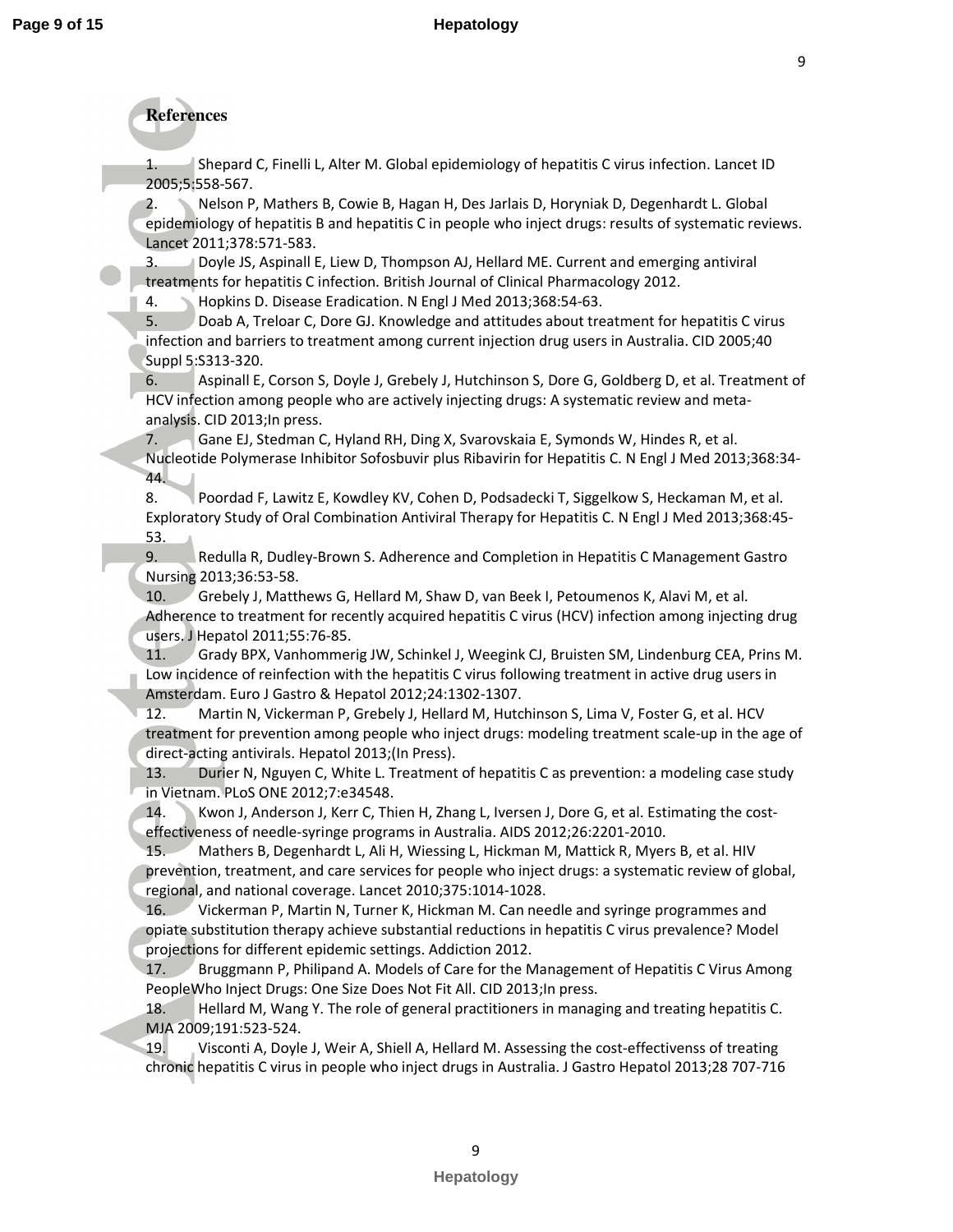20. Martin N, Vickerman P, Miners A, Foster G, Hutchinson S, Goldberg D, Hickman M. Costeffectiveness of hepatitis C virus antiviral treatment for injection drug user populations. Hepatol 2012;55:49-57.

21. Rolls D, Daraganova G, Sacks-Davis R, Hellard M, Jenkinson R, McBryde E, Pattison P, et al. Modelling hepatitis C transmission over a social network of injecting drug users. J Theor Biol 2012;297:73-87.

22. Houghton M. Prospects for prophylactic and therapeutic vaccines against the hepatitis C viruses. Immun Rev 2011;239:99-108.

23. Maher L. Hepatitis B vaccination and injecting drug use: narrowing the efficacy-effectiveness gap. International Journal of Drug Policy 2008;19:425-428.

Acce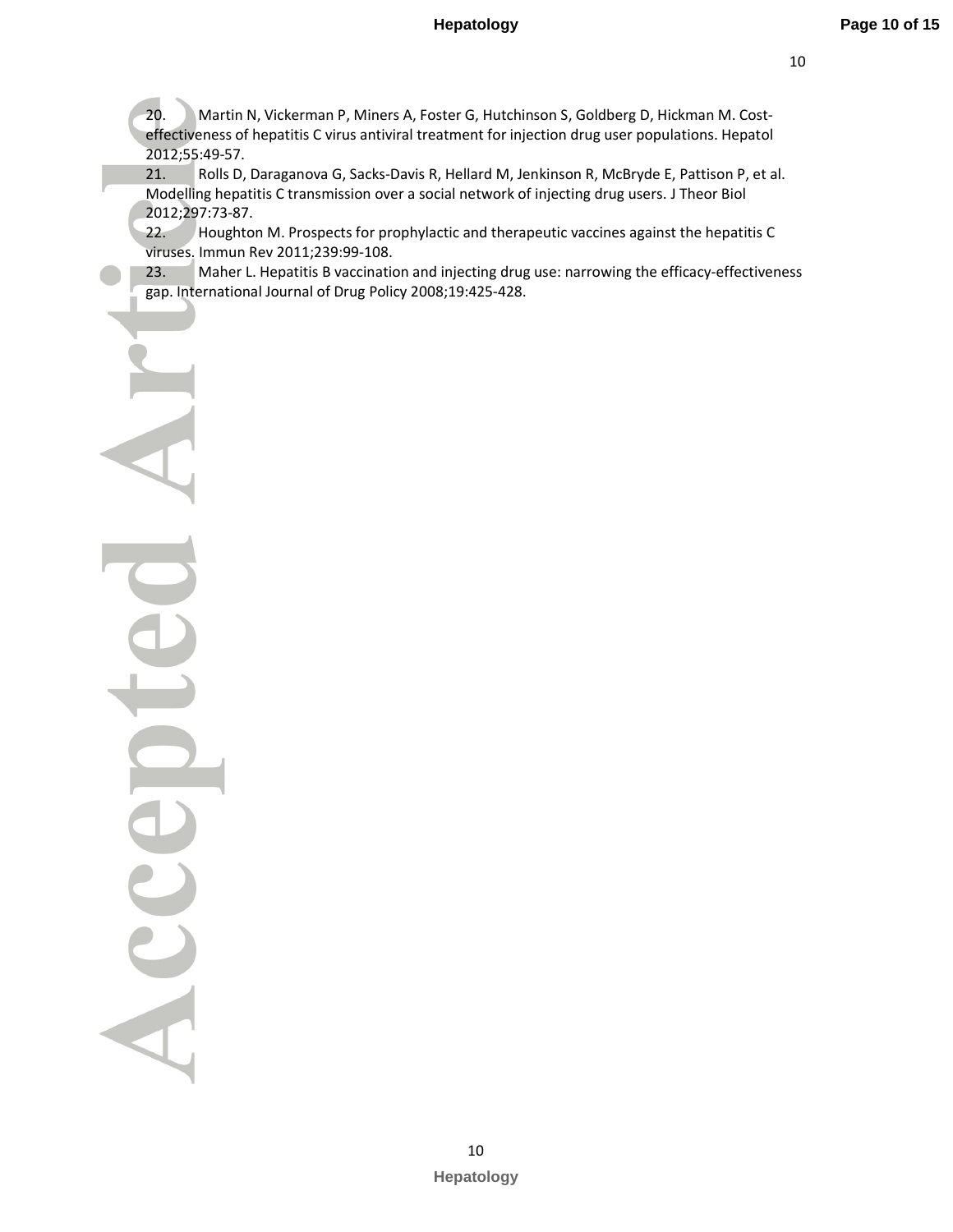| <b>Criteria for assessing</b>   | Application of the criteria to HCV |                            |
|---------------------------------|------------------------------------|----------------------------|
| eradicability                   |                                    |                            |
| Scientific feasibility (4)      | <b>Facilitators</b>                | <b>Challenges</b>          |
| Epidemiologic susceptibility    | No non-human reservoir             | Limited naturally induced  |
| (e.g., no nonhuman reservoir,   | Transmission limited to            | immunity                   |
| ease of spread, naturally       | specific risk groups and           |                            |
| induced immunity, ease of       | preventable through behaviour      |                            |
| diagnosis)                      | change.Simple diagnostic test      |                            |
| Effective, practical            | Curative treatments with           | No current effective       |
| intervention available (e.g.,   | improving efficacy and             | vaccine                    |
| vaccine, curative treatment)    | tolerability.                      |                            |
| Demonstrated feasibility of     | Mathematical modelling             | No actual demonstrated     |
| elimination (e.g., documented   | demonstrating a reduction in       | feasibility of elimination |
| elimination from island or      | prevalence and incidence           |                            |
| other geographic unit)          |                                    |                            |
| Political will and popular      |                                    |                            |
| support (4)                     |                                    |                            |
| Perceived burden of the disease | Globally it is recognised that     | There is significant       |
| (e.g., extent, deaths, other    | HCV morbidity and mortality        | stigma against people      |
| effects; relevance to rich and  | are increasing as are the          | who inject drugs, the      |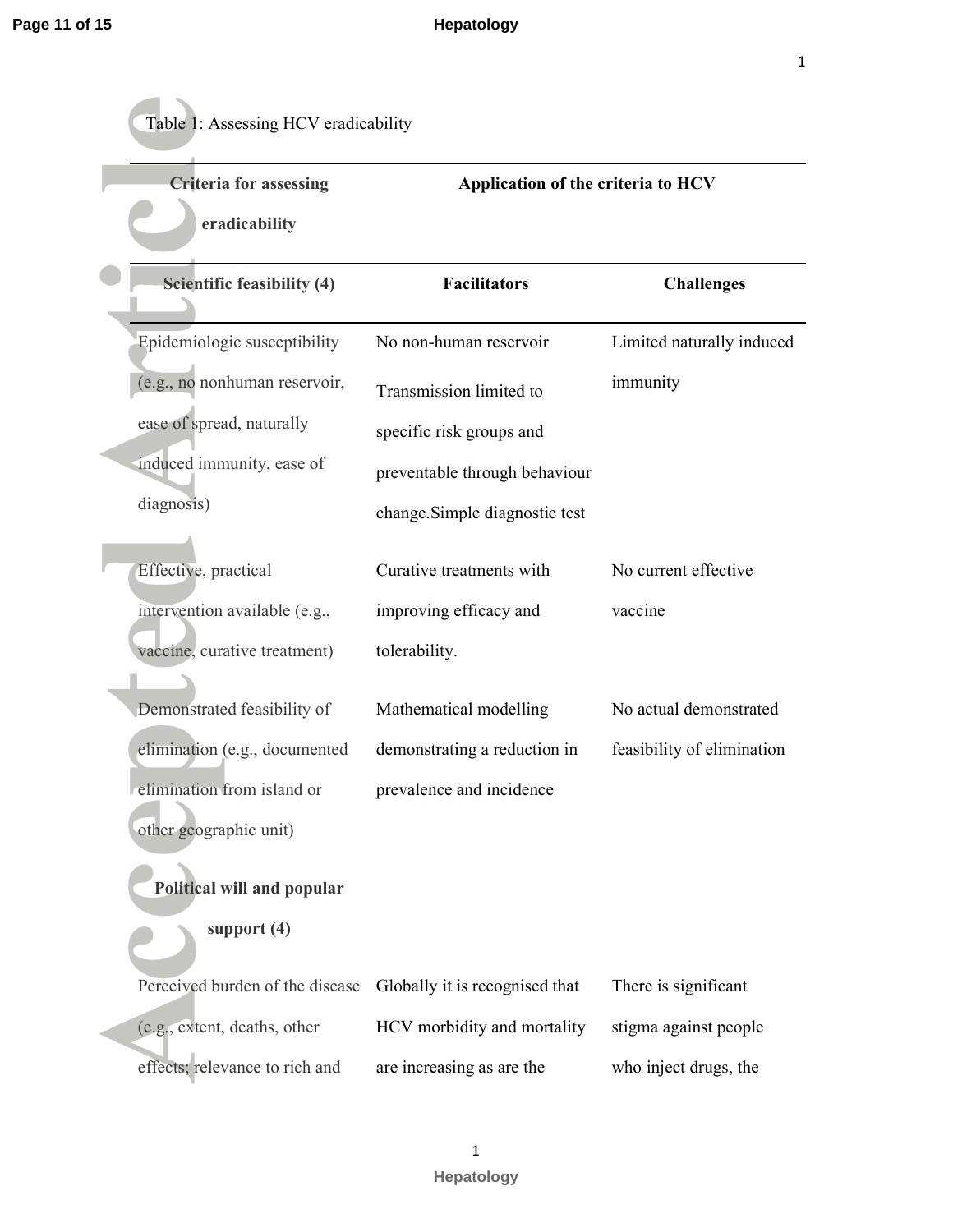2

| poor countries)                 | associated costs of managing    | group most affected by  |
|---------------------------------|---------------------------------|-------------------------|
|                                 | chronic infection               | <b>HCV</b>              |
|                                 | Growing political will to       |                         |
|                                 | address HCV burden in           |                         |
|                                 | developed countries (e.g.       |                         |
|                                 | birth-cohort screening          |                         |
|                                 | programs in USA)                |                         |
| Expected cost of eradication    | Modelling suggesting reducing   | Modelling suggesting    |
|                                 | HCV prevalence and incidence    | reducing HCV prevalence |
|                                 | through treatment is cost       | and incidence through   |
|                                 | effective                       | treatment is expensive  |
| Synergy of eradication efforts  | Strategies are available to     |                         |
| with other interventions (e.g., | reduce the cost of eradication  |                         |
| potential for added benefits or | e.g. using a contact tracing    |                         |
| savings)                        | (network) approach for HCV      |                         |
|                                 | treatment                       |                         |
|                                 | Harm reduction strategies are   |                         |
|                                 | inexpensive and contribute to   |                         |
|                                 | reductions in HCV burden -      |                         |
|                                 | needle and syringe programs,    |                         |
|                                 | <b>OST</b>                      |                         |
| Need for eradication rather     | Despite the short term expense  |                         |
| than control                    | of eradication it would lead to |                         |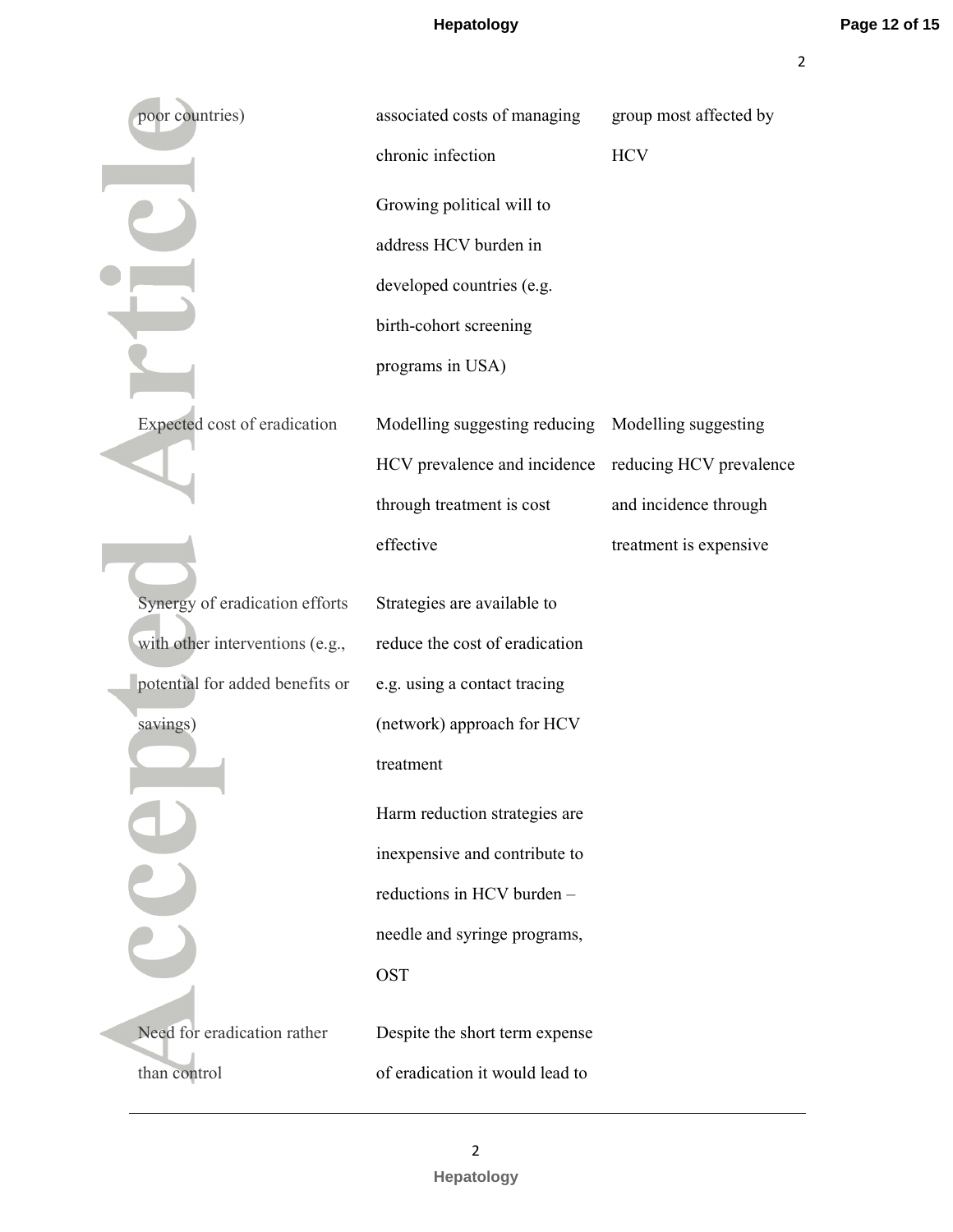Acce

long-term savings. If eradicated the costs associated with HCV screening, vaccination, treatment, and management of disease progression would be reduced.